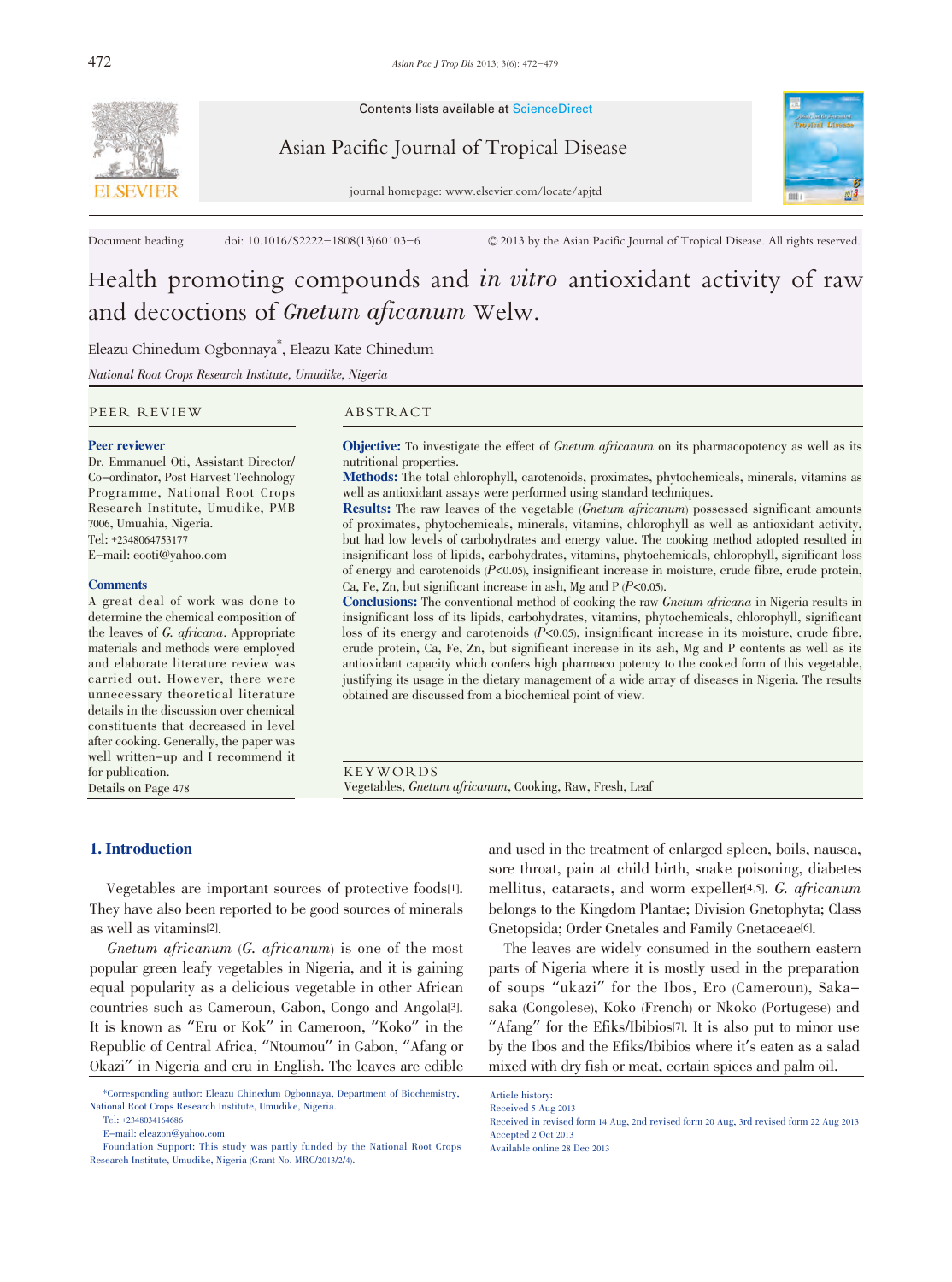Due to the importance of G. *africanum* in the southern eastern parts of Nigeria such as Akwa Ibom, Cross River and Abia states, the vegetable is cooked as a soup (where it is added in hot boiling water that contains all the needed ingredients of the desired soup and allowed to steam for approximately 5 min) in almost all the hotels, restaurants and bars on daily basis. In Akwa Ibom, Cross River and Abia States of Nigeria, there is hardly any restaurants, hotels or bars where this soup (afang or okazi soup) is not served on a daily basis.

 Despite the pharmacological importance and the wide spread usage of this vegetable, it is surprising that there is paucity of information in literature on the residual constituents of this vegetable when cooked. This is because, most vegetables in Nigeria are commonly cooked before being consumed and generally, the vegetables are prepared at home on the basis of convenience and taste preference rather than the retention of nutrient and health-promoting compounds.

 In most homes in Nigeria, the most commonly used method of cooking involves the use of stoves or gas cookers for the rich while those in rural settlements resort to the use of firewood unlike in the developing countries where cooking with microwave is very common and widely adopted.

 Since Gnetum africanum (G. africanum) is mostly eaten when cooked, and cooking could induce significant changes in the chemical composition, decrease the nutritive quality, antioxidant activities and chemo-preventive compounds in vegetables, so as to decrease their bio-availability when consumed[8]. We decided to investigate the effect of domestic cooking of G. africanum on its residual composition and in vitro antioxidant capacity.

## 2. Materials and methods

 Fresh leaves of G. africanum were bought from Umuahia main market, Abia State, Nigeria and transported to our laboratory for processing and analysis within 10 min. The leaves were properly washed before being then chopped into homogeneous pieces. Some samples of the vegetable were taken to the department of Botany, Michael Okpara University of Agriculture, Umudike, Nigeria where they were identified and authenticated. DPPH (2,2-diphenyl-1 picrylhydrazyl), standard tocopherol and quercetin were products of Sigma and Aldrich Chemical Company (UK) and were of analytical grade. Other chemicals were bought from Hoslab, Umuahia, Abia State, Nigeria and were of analytical grade.

#### 2.1. Processing treatments

 In the boiling method adopted, 200 g of homogeneous pieces of G. africanum were immersed in a pot, containing 500 mL of boiling water and the pot was covered with a lid. The leaves were removed after after 5 min of boiling.

## 2.2. Determination of chlorophyll

 The raw and cooked leaves of G. africanum (0.5 g) were ground to slurry and extracted in 10 mL of 80%  $(v/v)$  acetone after 30 seconds of grinding. The extract was centrifuged at 1 <sup>500</sup> g for 10 min at room temperature and the residue was removed. The total chlorophyll content was determined by recording the absorbance at 645 and 663 nm with a UV spectrophotometer (Genesys 10 VIS Thermo Electron Corporation) against the reagent blank that contained 80% acetone. The total chlorophyll contents of the samples (raw and cooked) were calculated as the sum of chlorophyll a and chlorophyll b, where

chlorophyll a=12.7 $\times$ Absorbance<sub>663</sub>-2.69 $\times$ Absorbance<sub>645</sub>, and chlorophyll b=22.9×Absorbance<sub>645</sub>-4.68×Absorbance<sub>663</sub>, and results were expressed as mg/g fresh weight[9].

## 2.3. Determination of total carotenoid

 The carotenoid content of the samples (raw and cooked) were determined using the method of Rodriquez-Amaya and Kimura<sup>[10]</sup>. Results were expressed as  $\mu$ g/g on fresh weight basis.

## 2.4. Cyanide assay

 The cyanide contents of the samples (raw and cooked) were determined using the alkaline picrate method<sup>[11]</sup>.

## 2.5. Qualitative 2,2,diphenyl-1-picrylhydrazyl (DPPH) assay on thin layer chromatographic (TLC)

 TLC screening of the antioxidant activity of the extracts of the raw and cooked leaves of G. africanum was determined using the DPPH method as proposed by Mensor *et al.* with minor modifications[12]. With the aid of a capillary tube, stock solutions (100 mg/mL) (instead of 1 mg/mL) of the methanolic extracts were spotted on a silica gel TLC plate and developed with a solvent system of ethanol: methanol (50:50) instead of (90:10). After development, the chromatograms were dried and sprayed with a 0.3 mmol/ L solution of the stable DPPH free radical. The plates were visualized for the presence of yellow spots and the degree of activity was determined qualitatively from the observation of the yellow colour intensity. Yellow spot formed (within 30 min of spraying) against a purple background were taken as positive results. Quercetin was used as the positive control for this assay.

## 2.6. DPPH radical scavenging assay

 The DPPH method as described by Omale and Okafor was used with modifications[13]. A measured amount (5 g) of each sample (raw and cooked) was dissolved in 100 mL of methanol to give a concentration of 50 mg/mL and the mixture was filtered with Whatman No. 1 Filter Paper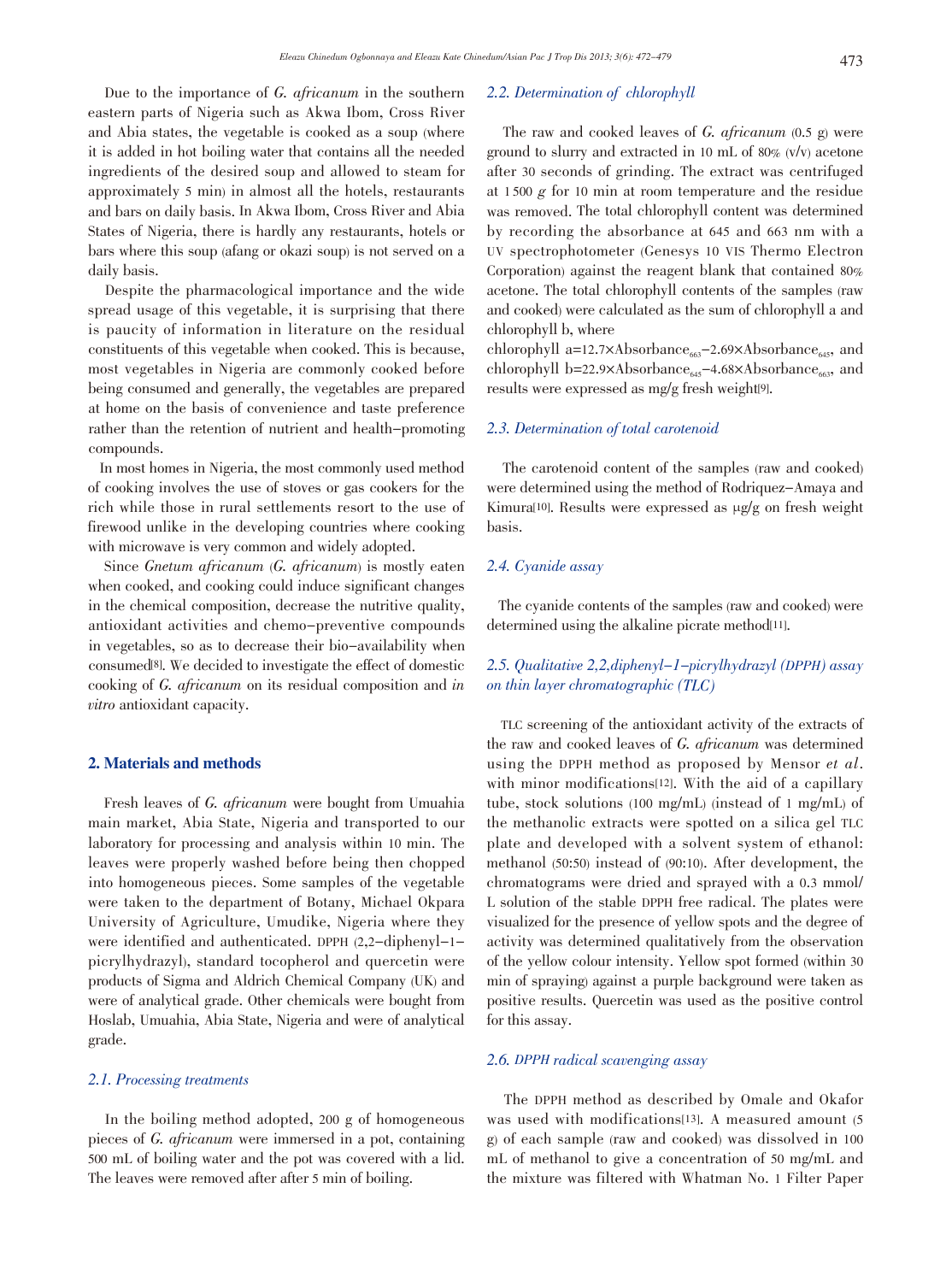in a vacuum pump. Then, 0.1, 0.2, 0.3, 0.4 and 0.5 mL of each filtrate was diluted with methanol to give final concentrations of 62.5, 125.0, 187.5, 250.0 and 312.5 µg/mL respectively. Finally, 0.1 mL of 0.3 mmol/L DPPH in methanol was added to each of the reaction mixtures and the whole setup was well shaken and left in the dark for 30 min before the absorbance was read spectrophotometrically at 517 nm against the DPPH control that contained 1 mL of methanol only in place of the extract. The radical scavenging activity was calculated as:

Scavenging  $\frac{\text{Absorbane of control} - \text{Absorbane of sample}}{\text{Absorbane of control}} \times 100$ activity (%)

## 2.7. Mineral assay

 The atomic absorption spectrophotometer (Analyst 200, Perkin Elmer, Waltham, MA, USA) was used in the analysis of Fe, Mg and Ca while the molybdate method was used for the analysis of the phosphorous content of the raw and cooked vegetables[11].

## 2.8. Proximate analysis

 The proximate composition analysis of the raw and cooked vegetables was determined using the Association of Official Analytical Chemists (AOAC) methods[14].

## 2.9. Phytochemical analysis

 The gravimetric method was used in the determination of the total alkaloid contents of both the raw and cooked vegetables[15]. The AOAC method was used in the determination of the saponins, tannins and flavonoid contents of the raw and cooked vegetables[14].

## 2.10. Determination of riboflavin

 Five gram of each sample (raw and cooked) was extracted with 100 mL of 50% ethanol solution and shaken for 1 h. It was filtered into a 100 mL flask, and 10 mL of the extract was pipetted into a 50 mL volumetric flask. A measured volume (10 mL) of 5% potassium permanganate and 10 mL of  $30\%$  H<sub>2</sub>O<sub>2</sub> were added and allowed to stand over a hot water bath for about 30 min. A measured amount (2 mL) of 40% sodium sulphate was added. This was made up to the 50 mL mark and the absorbance was measured at 510 nm with a spectrophotometer[15].

## 2.11. Determination of thiamin

 A measured amount (5 g) of each sample (raw and cooked) was homogenized with ethanolic sodium hydroxide (50 mL) and filtered into a 100 mL flask. Then, 10 mL of the filtrate was pipetted and the colour was developed by the addition of 10 mL of potassium dichromate, and the absorbance of the resulting solution was read at 360 nm against the reagent blank[15].

## 2.12. Determination of niacin

 Five gram of each sample (raw and cooked) was treated with 50 mL of 0.5 mol/L sulphuric acid and the set up was shaked for 30 min, after which 3 drops of ammonia solution were added to the solution and filtered. About 10 mL of the filtrate was pipetted into a 50 mL volumetric flask and 5 mL of potassium cyanide was added. This was acidified with 5 mL of 0.01 mol/L  $H<sub>2</sub>SO<sub>4</sub>$  and the absorbance was measured with a UV spectrophotometer at 470 nm[15].

## 2.13. Determination of ascorbic acid (vitamin C) and tocopherol (vitamin E)

 The titrimetric method using 2,6 dichlorophenolinophenol was used to determinate the content of ascorbic acid<sup>[11]</sup>. The tocopherol contents of both the raw and cooked vegetables were determined using the method of Tsen as described by Petrus et al[16,17]. Results were expressed as mg/100 g on fresh weight basis.

## 2.14. Statistical analysis

Results are reported as the means±standard deviations of triplicate experiments. Student  $t$ -test was used for statistical comparison while One-way analysis of variance was used for statistical analysis of DPPH antioxidant assays. Results were considered to be significant at  $P<0.05$ .

## 3. Results

The specie of G. *africanum* that was used in this study is shown in Figure 1.



Figure 1. Cross section of the leaves of Gnetum africanum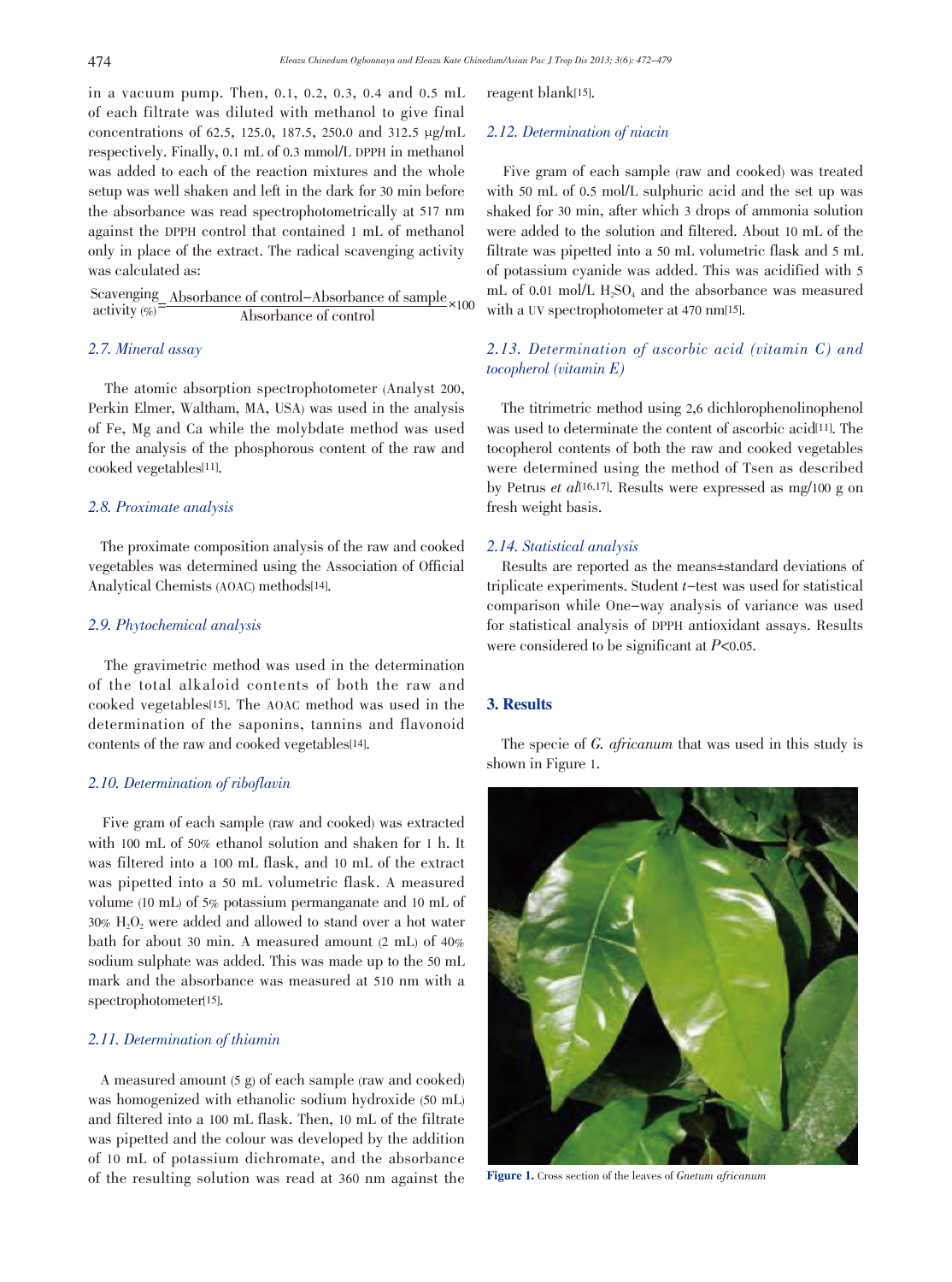## Table 1

| Proximate composition of raw and cooked G. aficanum (%). |  |  |  |  |  |
|----------------------------------------------------------|--|--|--|--|--|
|----------------------------------------------------------|--|--|--|--|--|

| Sample | Moisture content | Ash            | Crude fibre     | Lipid          | Crude protein-  | Carbohvdrates    | Energy value     |
|--------|------------------|----------------|-----------------|----------------|-----------------|------------------|------------------|
| Raw    | $82.37 \pm 0.12$ | $.49 \pm 0.05$ | $4.14\pm0.06$   | $.21 \pm 0.03$ | $4.90 \pm 0.06$ | $10.04 \pm 0.19$ | $70.63 \pm 0.28$ |
| Cooked | $83.39 \pm 0.08$ | $.94 \pm 0.11$ | $5.11 \pm 0.04$ | $.16 \pm 0.05$ | $5.05 \pm 0.04$ | $7.95 \pm 0.10$  | $62.45 \pm 0.21$ |

Values are expressed as mean $\pm$ SD. Energy value (Kcal/100 g).  $\degree$ P<0.05 in comparison with raw within the column.

#### Table 2

Vitamin composition of raw and cooked G. aficanum (mg/100 g)

| Sample | Thiamine        | Riboflavin I    | Niacin          | <b>Tocopherol</b> | Vitamin C        | Carotenoid        |
|--------|-----------------|-----------------|-----------------|-------------------|------------------|-------------------|
| Raw    | $0.51 \pm 0.00$ | $0.12 \pm 0.00$ | $0.41 \pm 0.01$ | $25.95 \pm 0.04$  | $52.49 \pm 0.16$ | $316.78 \pm 0.11$ |
| Cooked | $0.47 \pm 0.02$ | $0.24 \pm 0.03$ | $0.52 \pm 0.00$ | $27.17 \pm 0.10$  | $45.61 \pm 0.06$ | $254.83 \pm 0.04$ |
|        |                 |                 |                 |                   |                  |                   |

Values are expressed as mean $\pm$ SD. Carotenoid ( $\mu$ g/100 g).  $P$ <0.05 within the group (column).

 The percentage decreases in lipids, carbohydrates and energy value were  $4.13\%$ ,  $20.82\%$  and  $11.58\%$  respectively in the cooked leaves of G. africanum, while 1.24%, 30.20%, 23.43% and 3.06% increases were observed in moisture, ash, crude fibre and crude protein contents of the cooked vegetable respectively (Table 1).

 We observed 7.85%, 13.11% and 19.56% decreases in thiamin, vitamin C and carotenoid contents when the raw vegetable was cooked, while we observed 100% increase riboflavin, 26.83% increase in niacin and a corresponding 4.7% increase in tocopherols respectively (Table 2).

 Analysis of the phytochemical constituents of the vegetable indicated that the raw vegetable had  $(1.37\pm0.02)\%$ tannin,  $(1.86\pm0.06)\%$  alkaloid,  $(1.04\pm0.03)\%$  flavonoid,  $(3.82\pm$ 0.11)% cyanogenic glucoside,  $(1.09\pm0.00)$ % saponin and  $(0.05)$  $\pm 0.00\%$  sterols, while the cooked vegetable had  $(1.18\pm0.00)\%$ tannin,  $(1.67\pm0.04)\%$  alkaloid,  $(0.79\pm0.00)\%$  flavonoid,  $(2.82\pm$ 0.04)% cyanogenic glucoside,  $(0.85\pm0.01)\%$  saponin and  $(0.054)$  $\pm 0.010\%$  sterol. There were no significant differences in the phytochemical composition of the raw vegetable compared with the cooked one. In addition, we had 13.87% loss of tannins, 10.22% loss of alkaloids, 24.04% loss of flavonoids, 26.18% loss of cyanogenic glucosides as well as 22% loss of saponins, while we recorded 8% increase in sterols when the raw vegetable was cooked (Figure 2).



Figure 2. Phytochemical composition of raw and cooked samples of G. aficanum. Each parameter is not significantly different. Ta: Tannin; Al: Alkaloid; Fl: Flavonoid; Sa: Saponin; St: Sterol. HCN (mg/kg).

 The TLC screening of the methanolic/ethanolic extracts of the raw and cooked vegetables indicated that both possessed strong antioxidant activities (Table 3).

#### Table 3

Free radical scavenging activities of the methanolic/ethanolic extracts of uncooked and cooked G. aficanum.

| Sample    | Reaction speed | Intensity of spots |
|-----------|----------------|--------------------|
| Raw       | Fast           | $^{+++}$           |
| Cooked    | Fast           | $^{+++}$           |
| Quercetin | Fast           | $^{+++}$           |

+++: Strong activity.

 Analysis of the scavenging activities of the methanolic extracts of the raw and cooked leaves of G. africanum on 2,2 diphenyl-1-picrylhydrazyl radical indicated that the raw vegetable had a mean scavenging activity of  $(94.82 \pm 1.47)\%$ , while the cooked vegetable had a mean scavenging activity of  $(93.54 \pm 2.60)$ % (Figure 3).



Figure 3. Total antioxidant capacity of raw and cooked G. aficanum. Raw: Y=5.126x+83.58 ( $R^2$ =0.902); Cooked: Y=8.652x+74.38 ( $R^2$ =0.839).

 We recorded an 80.74% increase in Ca, 94.40% increase in Mg, 68.19% increase in P, 73.29% increase in Fe and 65.06% increase in Zn (Figure 4).



Figure 4. Mineral composition of raw and cooked samples of G. aficanum. Means with different superscript for each parameter are significantly different  $(P<0.05)$ .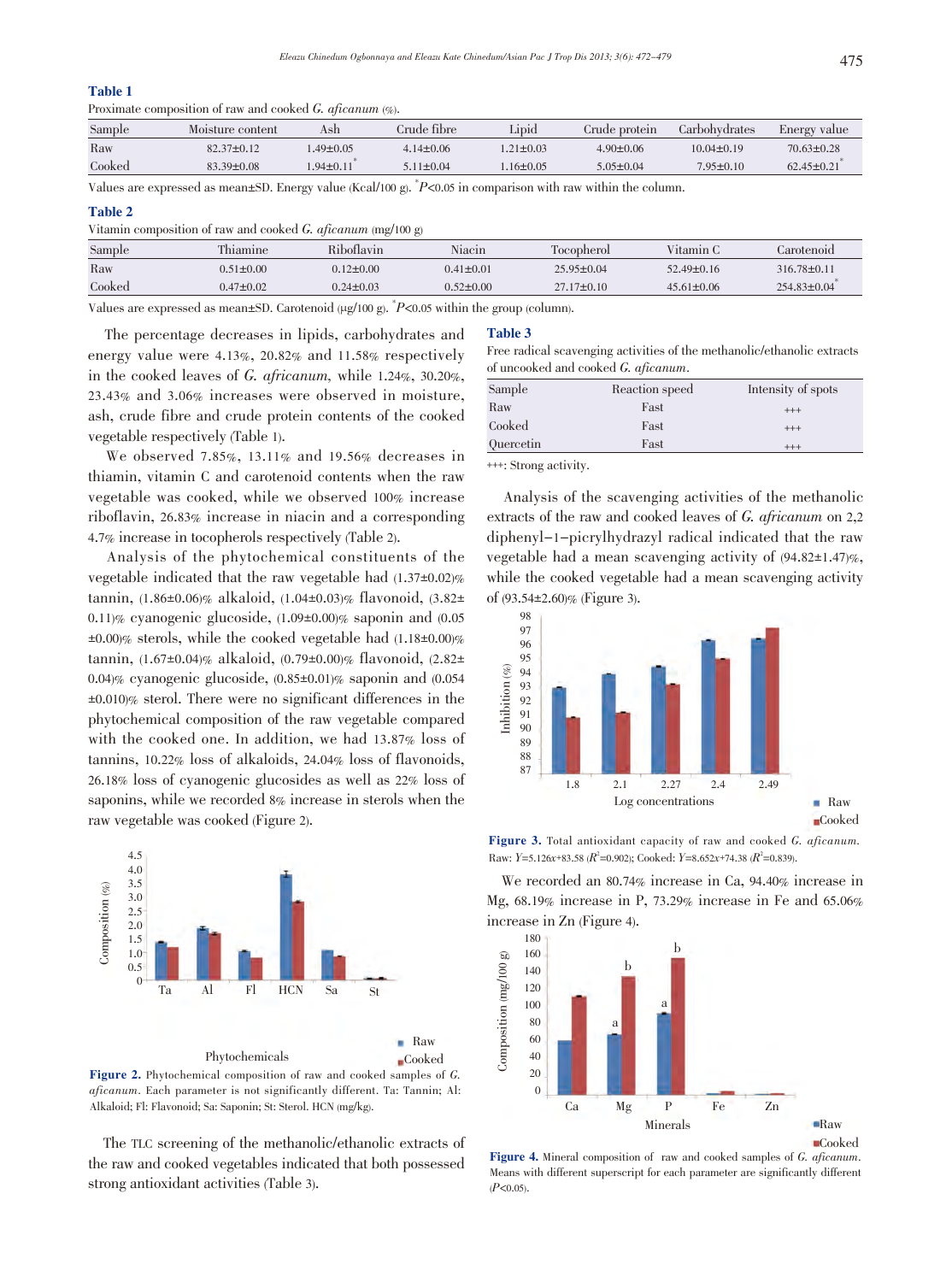Analysis of the chlorophyll contents of the raw and cooked vegetable of the G. africanum showed that the raw vegetable had a total chlorophyll content of  $(16.12\pm0.01)$  mg/ g fresh weight while the cooked vegetable had a chlorophyll content of  $(11.44\pm0.05)$  mg/g fresh weight. In addition, we recorded a 29.28% loss of chlorophyll but there was no significant difference in the chlorophyll content of the raw vegetable compared with the cooked one (Figure 5).



Figure 5. Total chlorophyll content of raw and cooked samples of G. aficanum.

## 4. Discussion

 The choice of analysis of the leaves of G. africanum which was cooked for 5 min stemmed from the fact that in the usage of this vegetable in soups, it is added after all the desired ingredients of the required soup which will be allowed to boil for 5 min or less.

 The increase in the moisture content of the leaves of G. africanum after cooking was expected as cooking in water tends to soften the cell wall of the vegetable. In addition, more water may have entered the vegetable by osmosis as a result of its membrane permeability.

 The ash content of the raw vegetable fell within the acceptable range of edible vegetables in Nigeria[18]. The increased ash content of the cooked leaf of G. africanum, which is a reflection of the total mineral content of the cooked vegetable, is a significant finding in this present study. Our results are consistent with previous reports of Mepba et  $al$ <sup>[18]</sup>. The implication is that the conventional method of cooking this vegetable increases its mineral content which is of immense benefit to its consumers.

 One of the medicinal properties of G. africanum is in the management of diabetes mellitus. Dietary fibre decreases the absorption of cholesterol from the gut in addition to delaying the digestion and conversion of starch to simple sugars, an important factor in the management of diabetes[19]. Thus, the increased fibre content of the cooked vegetable could be one explanation for the usage of the cooked form of this vegetable by the traditional medical practioners in Nigeria, in the dietary management of diabetes mellitus.

 The decrease in the lipid content of the cooked G. africanum could be attributed to some lipids that may have leached into the boiling water[20].

 The increased protein content of the cooked G. africanum as observed in this study, is attributed to increased release of nitrogen during the digestion process.

 The decreased carbohydrate content of the cooked form of G. africanum is assumed to be as a result of some low molecular weight carbohydrates (monosaccharides and disaccharides) in the vegetable that may have leached into the processing water[20].

 The energy value of the raw vegetable as obtained in this study was within the range obtained by previous researchers[21]. Results indicate that both the raw and cooked forms of G. africanum can not be recommended solely to vegetarians due to their low energy values. Thus consumption of other food substances that are rich in energy content alongside the vegetable may be needful.

 The results obtained for the vitamin assay showed the raw vegetable to be a rich source of water soluble as well as fat soluble vitamins, and this is not surprising as most of these vitamins are abundant and synthesized from plant tissues. The decreased quantity of thiamine (Vitamin B1) in the cooked vegetable could be attributed to the fact that thiamine is partially destroyed by cooking[22,23].

 The increased quantities of riboflavin, niacin and tocopherol in the cooked vegetable is another significant finding in this present study.

 Riboflavin is involved in the regulatory functions of some hormones that are connected with carbohydrate metabolism. Niacin (Vitamin B3) is essential for the normal functioning of the skin, intestinal tract and the nervous system. Tocopherol as a lipophilic vitamin, is the most powerful antioxidant[23]. Tocopherol protects the red blood cell from hemolysis, boosts the immune response, reduces the risk of myocardial infarction by reducing the oxidation of low density lipoprotein as well as acting as an antimutagen. Although riboflavin and niacin are heat stable, the tocopherol contents of foods decrease with cooking. Therefore, the increased release of riboflavin, niacin and tocopherol in the cooked form of G. africanum is an important finding in this present study. Our findings on tocopherol are similar to the previous reports of some other scientists who reported an increased release of tocopherol in cooked broccoli[24]. Vitamin E is a lipophilic antioxidant that functions synergistically with other antioxidants like vitamins A and C, selenium[25]. Vitamin E is also involved in the metabolism of all cells, protects vitamin A and essential fatty acids from oxidation in the body cells and prevents breakdown of body tissues. Results indicate that the conventional method of cooking of this vegetable in Nigeria could impact strong antioxidant potentials on it.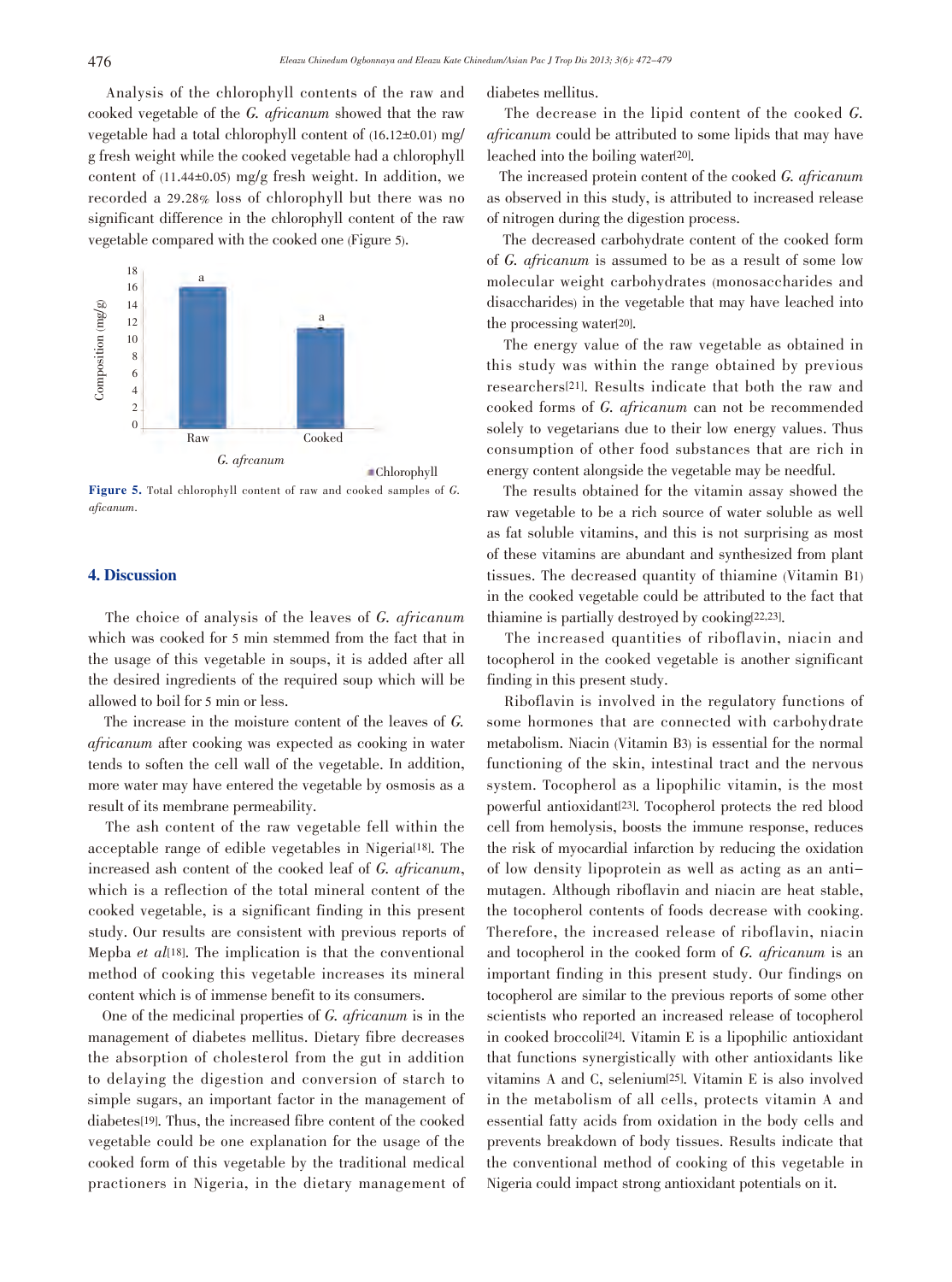Vitamin C functions as a water soluble antioxidant. The loss of this vitamin in the cooked vegetable is attributed to leaching.

 The carotenoids have been extensively studied for their potential protection against numerous cancers. The loss of carotenoid contents of the cooked vegetable is attributed to the softening of the plant tissue, leading to the release of the carotenoids[24]. In addition, the study showed that the conventional cooking method for G. africanum in Nigeria retained Vitamin C better than carotenoids.

 Flavonoids, alkaloids and tannins are polyphenolic compounds with antioxidant properties that have been associated with hypoglycemic activity by inhibiting brush boarder enzymes[26]. Although, the cooked form of the vegetable lost some of these polyphenolic constituents, the quantity retained was not significantly different from that of the raw vegetable which confers significant antioxidant potentials to both the raw and cooked vegetable. This finding could be another explanation for the usage of this vegetable in the traditional management of diabetes. Results indicate that both the raw and cooked vegetable possess good potency and could be useful in the management of diseases.

 The amount of cyanide in plants are always taken into consideration when such plants are to be consumed since cyanogenic glycosides are present in most plants and the quantities available could make the plant to be either toxic, non-toxic or lethal when eaten bearing in mind that cyanide is an effective cytochrome oxidase inhibitor in the electron transport chain pathway. The lethal dose of cyanide in humans has been reported by several authors as ranging between 50 to 300 mg/kg body weight[27]. Therefore, the low level of cyanogenic glycosides in both the raw and cooked vegetable makes it very safe for consumption even in the raw state.

 Sterols are a subgroup of steroids with a hydroxyl group at the 3-position of the A-ring. They are amphipathic lipids synthesized from acetyl-coenzyme A via the HMG-CoA reductase pathway. Sterols of plants, known as phytosterols, have been shown in clinical trials to block cholesterol absorption sites in the human intestine, thus helping to reduce cholesterol levels in humans[9]. However, in large quantities, they may block absorption, not only of cholesterol, but also of other important nutrients as well[28]. Thus, the range of sterols obtained in both the raw and cooked leaves was within the range 0.01% to 10% of sterols in plants.

 The DPPH assay measures the electron-donating ability of the compounds in a mixture and thus provides an estimate of the antioxidant activity due to free radical scavenging. Reaction of DPPH with hydroxyl groups involves a homolytic substitution of one of the phenyl rings of DPPH yielding 2-(4-hydroxyphenyl)-2-phenyl-1-picryl hydrazine as

a major product, whilst 2-(4nitrophenyl)-2phenyl-1 picrylhydrazine is also formed via a series of secondary processes. The qualitative rapid TLC screening for the antioxidant activity of methanolic/ethanolic extracts of both the raw and cooked forms of the vegetable was positive, as the colour of the DPPH changed from deep purple to yellowish spots, indicating that both the raw and cooked forms of the vegetable possessed free radical scavenging activity, and could be considered very good sources of antioxidants.

 The high scavenging activities of both the raw and cooked forms of the vegetable on 2,2 diphenyl-1-picrylhydrazyl radical could be attributed to their polyphenolic and tocopherol contents which have varying levels of antioxidant activity, as well as the hydrogen donating ability of the OHgroups of the phenolic compounds. This finding justifies the traditional usage of this vegetable in the management of diseases that have free radical origin.

 Minerals are inorganic elements which function as cofactors in enzyme catalyzed reactions, regulation of acidbase balance, nerve conduction, muscle irritability and structural elements of the body. Fruits, vegetables and cereals are the chief sources of mineral elements in the diet. Unlike vitamins, minerals are not destroyed by light, heat and oxygen but only removed from the food by leaching or physical separation[25]. However, the bioavailability of some minerals like iron may be increased by cooking.

 Calcium, Magnesium and Phosphorous fall under macro-nutrients or the principal mineral elements, and they form important constituents of the bones and teeth. Calcium functions as calmodulin binding regulatory protein, and mediates the excitation and contraction of the muscle fibers. Magnesium functions as an activator of many adenosine triphosphate requiring enzymes such as alkaline phosphatase, hexokinase, fructokinase, phosphofructokinase, adenyl cyclase, etc., as well as playing a role in insulin sensitivity. Phosphorous functions in the production of high energy compounds such as adenosine triphosphate, cytidine triphosphate, guanosine triphosphate, creatine phosphate, etc., as well as phosphate buffer system in the blood.

 Fe and Zn function as essential trace elements (micronutrients). Fe functions mainly in the transport of oxygen to the tissues, and it's involved in cellular respiration. It also influences glucose metabolism, insulin action as well as interferes with insulin inhibition of glucose production by the liver. Zn functions as an essential constituent of many enzymes such as carbonic anhydrase and alkaline phosphatase. It is also concerning with the healing of wounds as well as playing a key role in the regulation of insulin production by pancreatic tissues and glucose utilization by muscles and fat cells. The higher quantities of these minerals in the cooked vegetable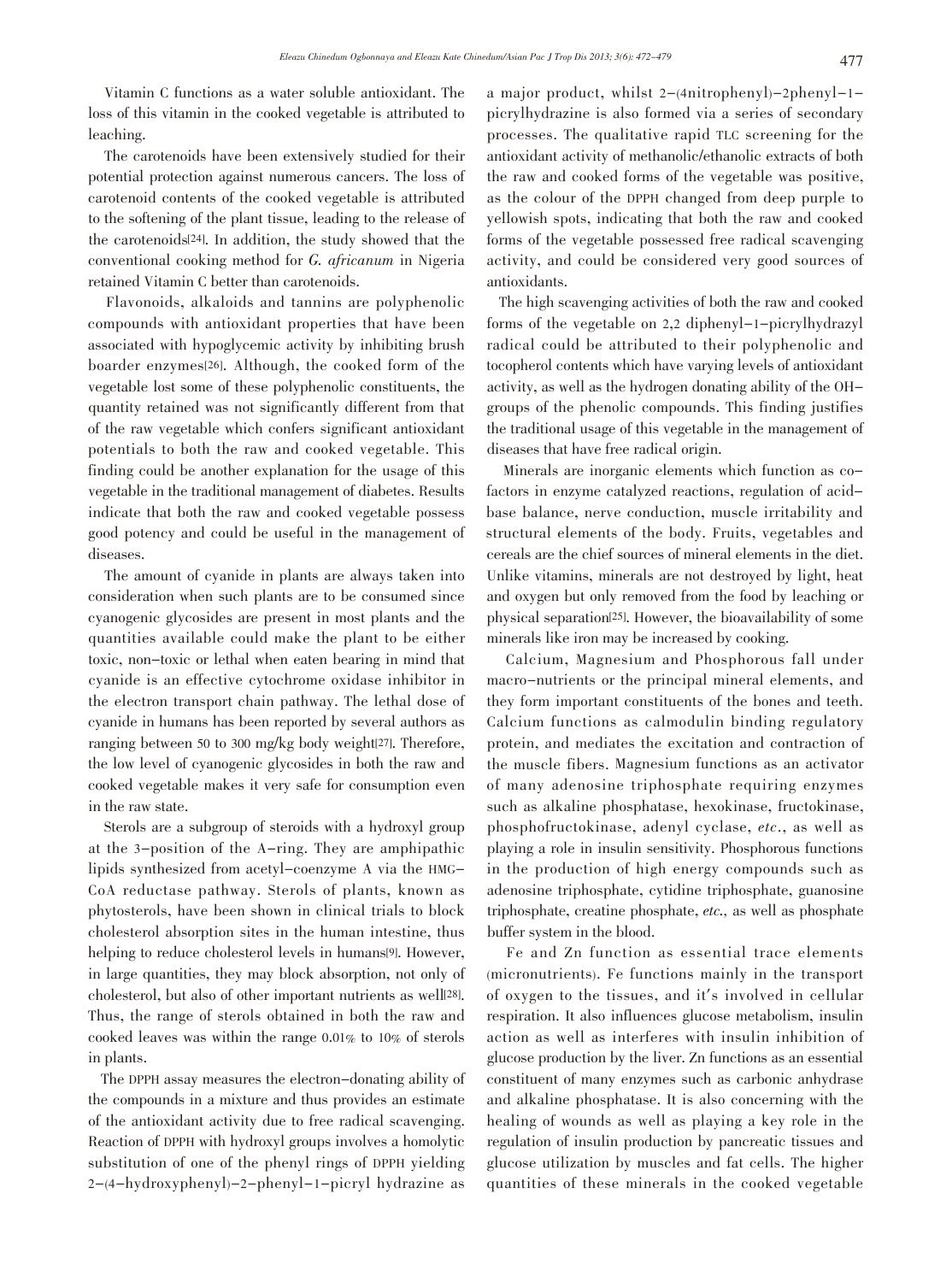compared with the raw vegetable were expected since the cooked vegetable had higher quantities of ash (reflection of total mineral content) than the raw vegetable. This could also be another explanation for the hypoglycemic action of the cooked form of this vegetable.

 Chlorophylls are of great importance in plants because of their role in photosynthesis with the formation of carbohydrates. The degree of greenness, due to chlorophyll content, is important in determining the final quality of green vegetables[29]. Chlorophyll and its derivatives exert beneficial effects such as anti-carcinogenic and antimutagenic activities[30,31]. Many green vegetables contain volatile acids that are partially given off during cooking. Covering the cooking vessel during cooking leads to the volatile acids being dissolved in the steam generated from condensation and this leads to a reduction of the pH of the cooking water. Chlorophyll is very sensitive to any pH below 7 and is converted to pheophytin. This could be one explanation for the reduced chlorophyll content of the cooked vegetable. In addition, chlorophylls which exist in the chloroplast as protein complexes are very unstable. Thus when the cell is killed by heating, the protein gets denatured with the corresponding release of the chlorophyll. These explain the reduction in the chlorophyll content of the cooked vegetable. However, findings from this study show that there were no significant differences in the chlorophyll content of the cooked vegetable compared with the raw vegetable.

 From the foregoing, it is clear that the wide usage of both the raw and cooked forms of G. africanum could exert very high pharmacological/medicinal properties. Moreover, boiling, which incidentally is a common practice of traditional medical practitioners in Nigeria, potentiated the riboflavin, niacin, tocopherol, total proteins, crude fiber and mineral contents of this vegetable. Finally, the antioxidant potentials of both the raw and boiled vegetable indicate that both forms of the vegetable could be useful in the management of diseases that implicate free radicals.

## Conflict of interest statement

We declare that we have no conflict of interest.

## Acknowledgements

 We want to appreciate immensely Mr. Ikpeama of the Tissue culture Laboratory, National Root Crops Research Institute, Umudike, Nigeria for the technical assistance he rendered. This study was partly funded by the National Root Crops Research Institute, Umudike, Nigeria (Grant No. MRC/2013/2/4).

#### **Comments**

### Background

 G. africanum is one of the most popular green leafy vegetables in Nigeria and other African countries and has nutritive and medicinal values. Generally, it is cooked before consumption, and this method of heat processing could bring about significant changes in the chemical composition of the vegetable which may diminish its nutritive and medicinal values. There is paucity of information on this aspect of G. africanum research, hence the authors decided to investigate it.

## Research frontiers

 The research was carried out to determine the effect of cooking the leaves of G. africanum for 5 min on its chemical composition. The increases in the levels of the following were total ash (minerals), crude fibre, crude protein, riboflavin, niacin and tocopherol. Although similar results have been obtained by other researchers working on other plant materials with respect to total ash (minerals), crude fibre, tocopherol and crude proteins, none has been reported for G. africanum. In addition, the increases in riboflavin and niacin contents with cooking has not been reported in literature.

## Related reports

 The reports on increases in the contents of minerals, crude fibre and crude protein of G. africanum leaves after cooking are respectively in agreement with those of Mepha et al. (2007), Monago and Uwakwe (2009), and Lilian (2002), working on other leafy vegetables. There is no report in the literature on increases in niacin, riboflavin and tocopherol levels as a result of cooking the leafy vegetable.

## Innovations & breakthroughs

 Boiling the leaves of G. africanum for 5 min before consumption can enhance intake of minerals, crude fibre, crude protein, niacin, riboflavin and tocopherol.

## Applications

 1. Use of the cooked G. Africanum leaves as a good source of niacin, riboflavin and tocopherol in diets.

 2. Use of the cooked leaves in the diets of diabetics on account of its reasonable level of crude fibre.

 3. Use of both raw and cooked leaves of the crop to manage diseases that implicate free radicals.

## Peer review

 A great deal of work was done to determine the chemical composition of the leaves of G. africanum. Appropriate materials and methods were employed and elaborate literature review was carried out. However, there were